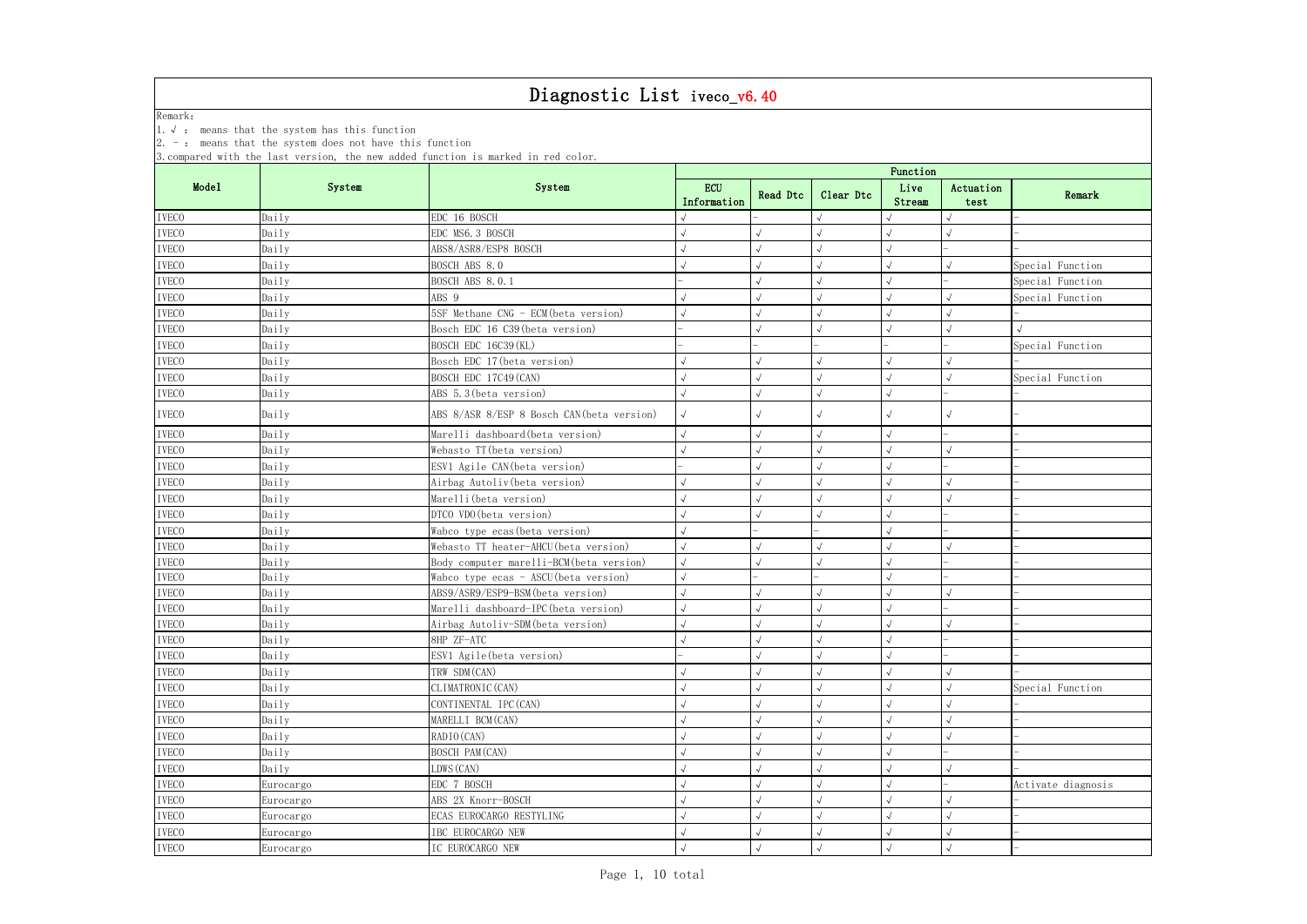|              | 1. $\sqrt{ }$ : means that the system has this function         |                                                                                   |                           |          |            |                |                   |                    |  |  |
|--------------|-----------------------------------------------------------------|-----------------------------------------------------------------------------------|---------------------------|----------|------------|----------------|-------------------|--------------------|--|--|
|              | $\vert 2.$ -: means that the system does not have this function | 3. compared with the last version, the new added function is marked in red color. |                           |          |            |                |                   |                    |  |  |
|              |                                                                 |                                                                                   | Function                  |          |            |                |                   |                    |  |  |
| Mode1        | System                                                          | System                                                                            | <b>ECU</b><br>Information | Read Dtc | Clear Dtc  | Live<br>Stream | Actuation<br>test | Remark             |  |  |
| <b>IVECO</b> | Eurocargo                                                       | EDC MS6. 2 BOSCH                                                                  |                           |          |            |                |                   |                    |  |  |
| <b>IVECO</b> | Eurocargo                                                       | DeNoxtronic 2                                                                     |                           |          |            |                |                   | Activate diagnosis |  |  |
| <b>IVECO</b> | Eurocargo                                                       | VCM- anti-theft system                                                            |                           |          |            |                |                   |                    |  |  |
| <b>IVECO</b> | Eurocargo                                                       | Extended module                                                                   |                           |          |            |                |                   |                    |  |  |
| <b>IVECO</b> | Eurocargo                                                       | IVECO body controller                                                             |                           |          |            |                |                   |                    |  |  |
| <b>IVECO</b> | Eurocargo                                                       | Instrument cluster                                                                |                           |          |            |                |                   |                    |  |  |
| <b>IVECO</b> | Eurocargo                                                       | Driver's door module                                                              |                           |          |            |                |                   |                    |  |  |
| <b>IVECO</b> | Eurocargo                                                       | Passenger's door module                                                           |                           |          |            |                |                   |                    |  |  |
| <b>IVECO</b> | Eurocargo                                                       | Bosch 2x (beta version)                                                           |                           |          |            |                |                   |                    |  |  |
| <b>IVECO</b> | Eurocargo                                                       | Wabco C3 (beta version)                                                           |                           |          |            |                |                   |                    |  |  |
| <b>IVECO</b> | Eurocargo                                                       | Bosch EDC unlock 3 (beta version)                                                 | $\sqrt{}$                 |          |            |                |                   |                    |  |  |
| <b>IVECO</b> | Eurocargo                                                       | Wabco ECAS All configurations (beta version)                                      |                           |          |            |                |                   |                    |  |  |
| <b>IVECO</b> | Eurocargo                                                       | Wabco Iveco ECAS 4x2 FP (beta version)                                            | $\sqrt{}$                 |          | $\sqrt{2}$ |                |                   |                    |  |  |
| <b>IVECO</b> | Eurocargo                                                       | Wabco Iveco ECAS 4x2 P Tractors (beta<br>version)                                 |                           |          |            |                |                   |                    |  |  |
| <b>IVECO</b> | Eurocargo                                                       | Wabco Iveco ECAS 4x2 P Trucks (beta version)                                      |                           |          |            |                |                   |                    |  |  |
| <b>IVECO</b> | Eurocargo                                                       | Denoxtronic (beta version)                                                        | $\sqrt{}$                 |          |            |                |                   |                    |  |  |
| <b>IVECO</b> | Eurocargo                                                       | Denoxtronic 2(beta version)                                                       |                           |          |            |                |                   |                    |  |  |
| <b>IVECO</b> | Eurocargo                                                       | EDC 7 UC31 (beta version)                                                         |                           |          |            |                |                   |                    |  |  |
| <b>IVECO</b> | Eurocargo                                                       | Abs 6 Bosch-knorr (beta version)                                                  |                           |          |            |                |                   |                    |  |  |
| <b>IVECO</b> | Eurocargo                                                       | Instrument cluster(beta version)                                                  |                           |          |            |                |                   |                    |  |  |
| <b>IVECO</b> | Eurocargo                                                       | Air heater (beta version)                                                         |                           |          |            |                |                   |                    |  |  |
| <b>IVECO</b> | Eurocargo                                                       | Astronic lite(beta version)                                                       |                           |          |            |                |                   |                    |  |  |
| <b>IVECO</b> | Eurocargo                                                       | Driver Door Module (beta version)                                                 |                           |          |            |                |                   |                    |  |  |
| <b>IVECO</b> | Eurocargo                                                       | Iveco body controller (beta version)                                              |                           |          |            |                |                   |                    |  |  |
| <b>IVECO</b> | Eurocargo                                                       | Passenger Door Module (beta version)                                              | $\sqrt{ }$                |          |            |                | $\sqrt{ }$        |                    |  |  |
| <b>IVECO</b> | Eurocargo                                                       | VCM-Immobilizer (beta version)                                                    |                           |          |            |                |                   |                    |  |  |
| <b>IVECO</b> | Eurocargo                                                       | Ecas Eurocargo Restyling (beta version)                                           |                           |          |            |                |                   |                    |  |  |
| <b>IVECO</b> | EuroMover                                                       | Wabco D E E2 (beta version)                                                       |                           |          |            |                |                   |                    |  |  |
| <b>IVECO</b> | EuroMover                                                       | Wabco EBS Iveco protocol (beta version)                                           |                           |          |            |                |                   |                    |  |  |
| <b>IVECO</b> | EuroMover                                                       | Wabco EBS Wabco protocol (beta version)                                           |                           |          |            |                |                   |                    |  |  |
| <b>IVECO</b> | EuroMover                                                       | Bosch EDC unlock 3 (beta version)                                                 |                           |          |            |                |                   |                    |  |  |
| <b>IVECO</b> | stralis                                                         | EDC MS6.2 BOSCH                                                                   |                           |          |            |                |                   |                    |  |  |
| <b>IVECO</b> | stralis                                                         | EBS WABCO                                                                         |                           |          |            |                |                   |                    |  |  |
| <b>IVECO</b> | stralis                                                         | EUROTRONIC <sub>2</sub>                                                           |                           |          |            |                |                   |                    |  |  |
| <b>IVECO</b> | stralis                                                         | ECAS UABCO CAN                                                                    |                           |          |            |                |                   |                    |  |  |
| <b>IVECO</b> | stralis                                                         | Body ECU                                                                          |                           |          |            |                |                   |                    |  |  |
| <b>IVECO</b> | stralis                                                         | Driver's door module                                                              |                           |          |            |                |                   |                    |  |  |
| <b>IVECO</b> | stralis                                                         | Front frame ECU                                                                   | $\sqrt{2}$                |          |            |                |                   |                    |  |  |
| <b>IVECO</b> | stralis                                                         | Passenger's door module                                                           |                           |          |            |                |                   |                    |  |  |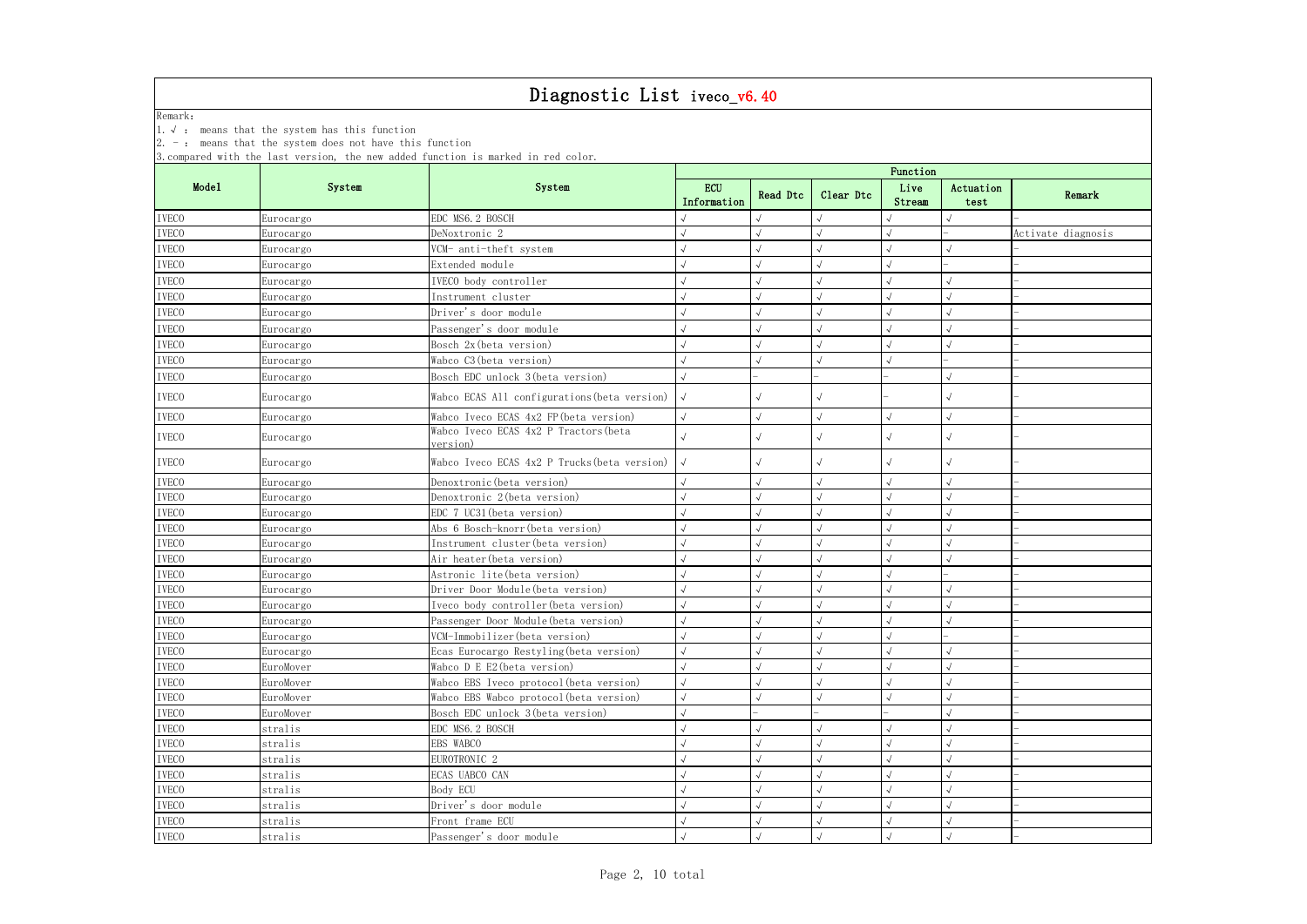|              |                  | 3. compared with the last version, the new added function is marked in red color. |                           |          |            |                |                   |                    |  |
|--------------|------------------|-----------------------------------------------------------------------------------|---------------------------|----------|------------|----------------|-------------------|--------------------|--|
|              |                  |                                                                                   | Function                  |          |            |                |                   |                    |  |
| Mode1        | System           | System                                                                            | <b>ECU</b><br>Information | Read Dtc | Clear Dtc  | Live<br>Stream | Actuation<br>test | Remark             |  |
| <b>IVECO</b> | stralis          | WABCO-IVTM                                                                        |                           |          |            |                |                   |                    |  |
| <b>IVECO</b> | stralis          | Instrument cluster                                                                |                           |          | $\sqrt{}$  |                |                   |                    |  |
| <b>IVECO</b> | stralis          | Air heater (STRALIS)                                                              |                           |          |            |                |                   |                    |  |
| <b>IVECO</b> | stralis          | DeNoxtronic                                                                       |                           |          | $\sqrt{ }$ |                |                   |                    |  |
| <b>IVECO</b> | stralis          | DeNoxtronic 2                                                                     |                           |          | $\sqrt{}$  |                |                   | Activate diagnosis |  |
| <b>IVECO</b> | stralis          | VCM- anti-theft system                                                            |                           |          |            |                |                   |                    |  |
| <b>IVECO</b> | stralis          | EDC 7 UC31                                                                        |                           |          | $\sqrt{ }$ |                |                   |                    |  |
| <b>IVECO</b> | stralis          | CAB module                                                                        |                           |          |            |                |                   |                    |  |
| <b>IVECO</b> | stralis          | Body ECU 2                                                                        |                           |          |            |                |                   |                    |  |
| <b>IVECO</b> | stralis          | Rear frame ECU                                                                    |                           |          | $\sqrt{ }$ |                |                   |                    |  |
| <b>IVECO</b> | stralis          | Denoxtronic (beta version)                                                        |                           |          | $\sqrt{}$  |                |                   |                    |  |
| <b>IVECO</b> | stralis          | Denoxtronic 2 (beta version)                                                      |                           |          | $\sqrt{ }$ |                |                   |                    |  |
| <b>IVECO</b> | stralis          | EDC 7 UC31 (beta version)                                                         |                           |          | $\sqrt{}$  |                |                   |                    |  |
| <b>IVECO</b> | stralis          | Abs Wabco D/E/E2 (beta version)                                                   |                           |          | $\sqrt{ }$ |                |                   |                    |  |
| <b>IVECO</b> | stralis          | $Ebs/Ebs$ 2 (beta version)                                                        |                           |          |            |                |                   |                    |  |
| <b>IVECO</b> | stralis          | Instrument cluster (beta version)                                                 |                           |          | $\sqrt{ }$ |                |                   |                    |  |
| <b>IVECO</b> | stralis          | Air heater (beta version)                                                         |                           |          | $\sqrt{ }$ |                |                   |                    |  |
| <b>IVECO</b> | stralis          | Water heater (beta version)                                                       |                           |          |            |                |                   |                    |  |
| <b>IVECO</b> | stralis          | Eurotronic 2 (beta version)                                                       |                           |          |            |                |                   |                    |  |
| <b>IVECO</b> | stralis          | Driver Door Module (beta version)                                                 |                           |          | $\sqrt{ }$ |                |                   |                    |  |
| <b>IVECO</b> | stralis          | Passenger Door Module (beta version)                                              |                           |          |            |                |                   |                    |  |
| <b>IVECO</b> | stralis          | Body computer (beta version)                                                      |                           |          |            |                |                   |                    |  |
| <b>IVECO</b> | stralis          | Front interface module (beta version)                                             |                           |          | $\sqrt{ }$ |                |                   |                    |  |
| <b>IVECO</b> | stralis          | Rear interface module                                                             |                           |          | $\sqrt{ }$ |                |                   |                    |  |
| <b>IVECO</b> | stralis          | VCM-Immobilizer (beta version)                                                    |                           |          |            |                |                   |                    |  |
| <b>IVECO</b> | stralis          | Ecas Wabco can (beta version)                                                     |                           |          |            |                |                   |                    |  |
| <b>IVECO</b> | stralis          | EDC 17CV41                                                                        |                           |          | $\sqrt{}$  |                |                   |                    |  |
| <b>IVECO</b> | stralis (Euro 6) | <b>VCM</b>                                                                        |                           |          | $\sqrt{ }$ |                |                   |                    |  |
| <b>IVECO</b> | stralis (Euro 6) | INSTRUMENT CLUSTER                                                                |                           |          | $\sqrt{ }$ |                |                   |                    |  |
| <b>IVECO</b> | stralis (Euro 6) | BODY COMPUTER 2                                                                   |                           |          | $\sqrt{}$  |                |                   |                    |  |
| <b>IVECO</b> | stralis (Euro 6) | ZF EUROTRONIC 2                                                                   |                           |          | $\sqrt{ }$ |                |                   |                    |  |
| <b>IVECO</b> | stralis (Euro 6) | DRIVE DOOR MODULE                                                                 |                           |          |            |                |                   |                    |  |
| <b>IVECO</b> | stralis (Euro 6) | PASSENGER DOOR MODULE                                                             |                           |          |            |                |                   |                    |  |
| <b>IVECO</b> | stralis (Euro 6) | EBERSPACHER MANUAL PROCED. D1LCC/D3LCC                                            |                           |          | $\sqrt{ }$ |                |                   |                    |  |
| <b>IVECO</b> | stralis (Euro 6) | WEBASTO MANUAL PROCED. AIRTOP                                                     |                           |          | $\sqrt{ }$ |                |                   |                    |  |
| <b>IVECO</b> | stralis (Euro 6) | AIR HEATER                                                                        |                           |          | $\sqrt{ }$ |                |                   |                    |  |
| <b>IVECO</b> | stralis (Euro 6) | FRONT LIGHTS MODULE                                                               |                           |          |            |                |                   |                    |  |
| <b>IVECO</b> | stralis (Euro 6) | REAR LIGHTS MODULE                                                                |                           |          |            |                |                   |                    |  |
| <b>IVECO</b> | stralis (Euro 5) | BOSCH EDC 7 UC 31                                                                 |                           |          | $\sqrt{ }$ |                |                   |                    |  |
| <b>IVECO</b> | stralis (Euro 5) | WEBASTO                                                                           |                           |          | $\sqrt{ }$ |                |                   |                    |  |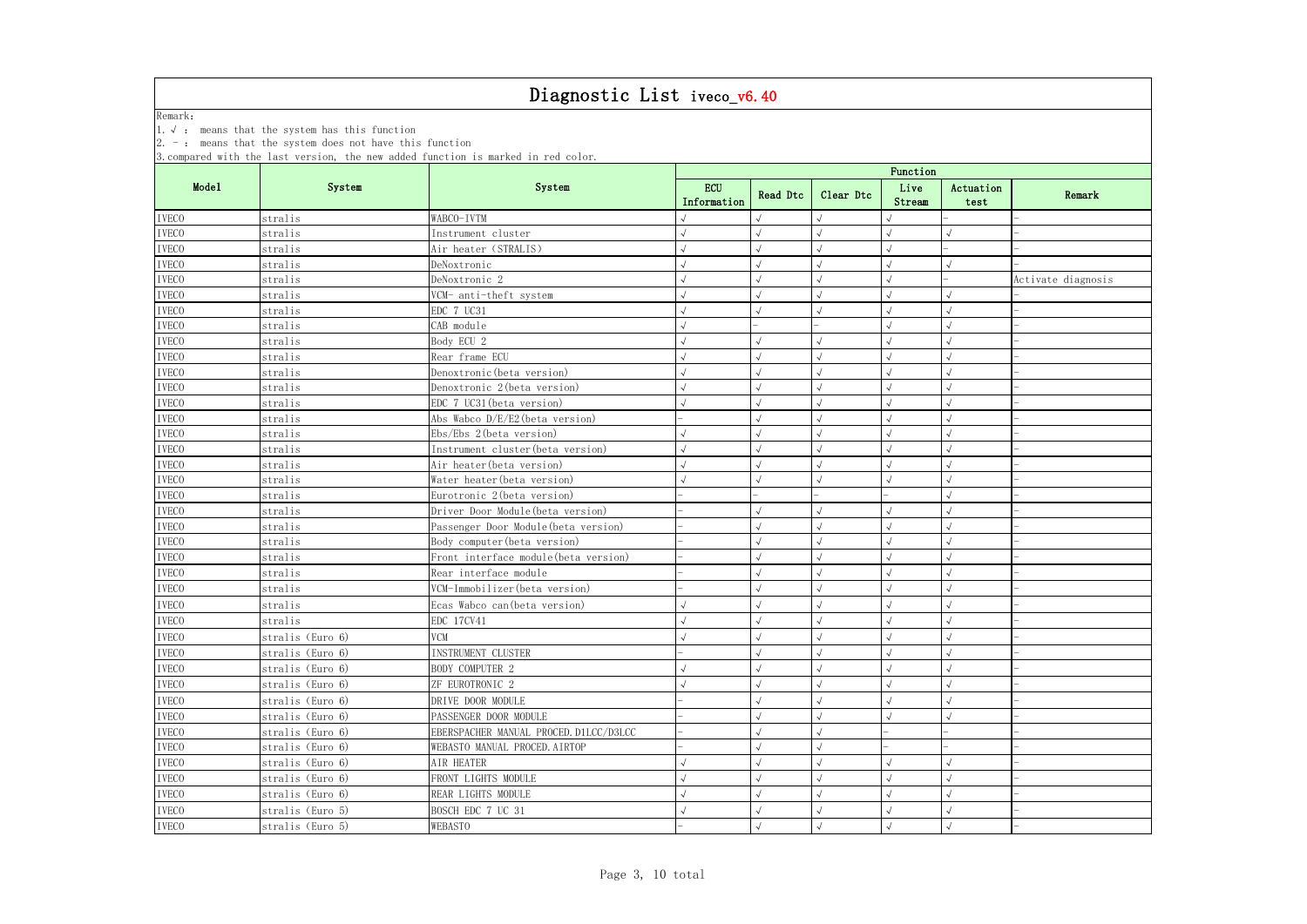| $2. -$ : means that the system does not have this function<br>3. compared with the last version, the new added function is marked in red color.<br>Function<br>Mode1<br>System<br>System<br><b>ECU</b><br>Live<br>Actuation<br>Clear Dtc<br>Read Dtc<br>Remark<br>Information<br>Stream<br>test<br><b>IVECO</b><br><b>VCM</b><br>stralis (Euro 5)<br>$\sqrt{2}$<br>stralis (Euro 5)<br>INSTRUMENT CLUSTER<br>stralis (Euro 5)<br>BODY COMPUTER 2<br>ALLISON GEN 4<br>stralis (Euro 5)<br>$\sqrt{ }$<br>stralis (Euro 5)<br>ZF EUROTRONIC 2<br>$\sqrt{ }$<br>stralis (Euro 5)<br>WABCO ECAS 4X2<br>$\sqrt{ }$<br>WABCO ECAS 6X2/6X4<br>stralis (Euro 5)<br>WABCO ECAS CAN 4X2<br>stralis (Euro 5)<br>$\sqrt{ }$<br>stralis (Euro 5)<br>WABCO ECAS CAN 6X2/6X4<br>stralis (Euro 5)<br>WABCO D/E/E2<br>stralis (Euro 5)<br>DRIVE DOOR MODULE<br>$\sqrt{2}$<br>PASSENGER DOOR MODULE<br>stralis (Euro 5)<br><b>IVECO</b><br>$\checkmark$<br>stralis (Euro 5)<br>EBERSPACHER MANUAL PROCED. D1LCC/D3LCC<br>$\sqrt{ }$<br>stralis (Euro 5)<br>WEBASTO MANUAL PROCED. AIRTOP 2000<br>$\sqrt{}$<br>WEBASTO MANUAL PROCED. AIRTOP 3500/5000<br>stralis (Euro 5)<br>$\checkmark$<br>WABCO EBS<br>stralis (Euro 5)<br>$\sqrt{}$<br><b>IVECO</b><br>stralis (Euro 5)<br>WABCO EBS 2<br>$\sqrt{}$<br><b>IVECO</b><br>stralis (Euro 5)<br>AIR HEATER<br><b>IVECO</b><br>stralis (Euro 5)<br>DENOXTRONIC <sub>2</sub><br><b>IVECO</b><br>FRONT LIGHTS MODULE FFC<br>stralis (Euro 5)<br><b>IVECO</b><br>stralis (Euro 5)<br>REAR LIGHTS MODULE RFC<br><b>IVECO</b><br>$\sqrt{ }$<br>stralis (Euro 5)<br>WABCO EACS 4X2<br><b>IVECO</b><br>WABCO ECAS CAN 4X2<br>$\checkmark$<br>stralis (Euro 5)<br>$\sqrt{}$<br>EDC MS6. 2 BOSCH VERSION :<br><b>IVECO</b><br>Trakker<br><b>IVECO</b><br>Trakker<br>EDC MS6. 2 BOSCH VERSION 2<br>EUROTRONIC <sub>2</sub><br>Trakker<br>Trakker<br>ECAS UABCO CAN<br>$\sqrt{}$<br>$\sqrt{ }$<br>$\sqrt{}$<br>Trakker<br>$\sqrt{}$<br>Body ECU Trakker<br>Trakker<br>CAB module<br><b>IVECO</b><br>Trakker<br>Driver's door module<br>$\sqrt{ }$<br><b>IVECO</b><br>Trakker<br>Front frame ECU<br>$\checkmark$<br><b>IVECO</b><br>Passenger's door module<br>Trakker<br><b>IVECO</b><br>Trakker<br>Rear frame ECU<br><b>IVECO</b><br>Trakker<br>$\checkmark$<br>Instrument cluster<br><b>IVECO</b><br>Trakker<br>$\sqrt{ }$<br>VCM- anti-theft system<br><b>IVECO</b><br>Extended module<br>Trakker<br><b>IVECO</b><br>Trakker<br>Trakker chassis electronic module<br><b>IVECO</b><br>Trakker<br>$\sqrt{ }$<br>IVECO body controller<br><b>IVECO</b><br>Trakker<br>IC (Instrument cluster) TRAKKER |              | 1. $\sqrt{ }$ : means that the system has this function |               |  |            |  |  |                    |  |  |  |
|----------------------------------------------------------------------------------------------------------------------------------------------------------------------------------------------------------------------------------------------------------------------------------------------------------------------------------------------------------------------------------------------------------------------------------------------------------------------------------------------------------------------------------------------------------------------------------------------------------------------------------------------------------------------------------------------------------------------------------------------------------------------------------------------------------------------------------------------------------------------------------------------------------------------------------------------------------------------------------------------------------------------------------------------------------------------------------------------------------------------------------------------------------------------------------------------------------------------------------------------------------------------------------------------------------------------------------------------------------------------------------------------------------------------------------------------------------------------------------------------------------------------------------------------------------------------------------------------------------------------------------------------------------------------------------------------------------------------------------------------------------------------------------------------------------------------------------------------------------------------------------------------------------------------------------------------------------------------------------------------------------------------------------------------------------------------------------------------------------------------------------------------------------------------------------------------------------------------------------------------------------------------------------------------------------------------------------------------------------------------------------------------------------------------------------------------------------------------------------------------------------------------------------------------------------------------------------------------------------------------|--------------|---------------------------------------------------------|---------------|--|------------|--|--|--------------------|--|--|--|
|                                                                                                                                                                                                                                                                                                                                                                                                                                                                                                                                                                                                                                                                                                                                                                                                                                                                                                                                                                                                                                                                                                                                                                                                                                                                                                                                                                                                                                                                                                                                                                                                                                                                                                                                                                                                                                                                                                                                                                                                                                                                                                                                                                                                                                                                                                                                                                                                                                                                                                                                                                                                                      |              |                                                         |               |  |            |  |  |                    |  |  |  |
|                                                                                                                                                                                                                                                                                                                                                                                                                                                                                                                                                                                                                                                                                                                                                                                                                                                                                                                                                                                                                                                                                                                                                                                                                                                                                                                                                                                                                                                                                                                                                                                                                                                                                                                                                                                                                                                                                                                                                                                                                                                                                                                                                                                                                                                                                                                                                                                                                                                                                                                                                                                                                      |              |                                                         |               |  |            |  |  |                    |  |  |  |
|                                                                                                                                                                                                                                                                                                                                                                                                                                                                                                                                                                                                                                                                                                                                                                                                                                                                                                                                                                                                                                                                                                                                                                                                                                                                                                                                                                                                                                                                                                                                                                                                                                                                                                                                                                                                                                                                                                                                                                                                                                                                                                                                                                                                                                                                                                                                                                                                                                                                                                                                                                                                                      |              |                                                         |               |  |            |  |  |                    |  |  |  |
|                                                                                                                                                                                                                                                                                                                                                                                                                                                                                                                                                                                                                                                                                                                                                                                                                                                                                                                                                                                                                                                                                                                                                                                                                                                                                                                                                                                                                                                                                                                                                                                                                                                                                                                                                                                                                                                                                                                                                                                                                                                                                                                                                                                                                                                                                                                                                                                                                                                                                                                                                                                                                      |              |                                                         |               |  |            |  |  |                    |  |  |  |
|                                                                                                                                                                                                                                                                                                                                                                                                                                                                                                                                                                                                                                                                                                                                                                                                                                                                                                                                                                                                                                                                                                                                                                                                                                                                                                                                                                                                                                                                                                                                                                                                                                                                                                                                                                                                                                                                                                                                                                                                                                                                                                                                                                                                                                                                                                                                                                                                                                                                                                                                                                                                                      | <b>IVECO</b> |                                                         |               |  |            |  |  |                    |  |  |  |
|                                                                                                                                                                                                                                                                                                                                                                                                                                                                                                                                                                                                                                                                                                                                                                                                                                                                                                                                                                                                                                                                                                                                                                                                                                                                                                                                                                                                                                                                                                                                                                                                                                                                                                                                                                                                                                                                                                                                                                                                                                                                                                                                                                                                                                                                                                                                                                                                                                                                                                                                                                                                                      | <b>IVECO</b> |                                                         |               |  |            |  |  |                    |  |  |  |
|                                                                                                                                                                                                                                                                                                                                                                                                                                                                                                                                                                                                                                                                                                                                                                                                                                                                                                                                                                                                                                                                                                                                                                                                                                                                                                                                                                                                                                                                                                                                                                                                                                                                                                                                                                                                                                                                                                                                                                                                                                                                                                                                                                                                                                                                                                                                                                                                                                                                                                                                                                                                                      | <b>IVECO</b> |                                                         |               |  |            |  |  |                    |  |  |  |
|                                                                                                                                                                                                                                                                                                                                                                                                                                                                                                                                                                                                                                                                                                                                                                                                                                                                                                                                                                                                                                                                                                                                                                                                                                                                                                                                                                                                                                                                                                                                                                                                                                                                                                                                                                                                                                                                                                                                                                                                                                                                                                                                                                                                                                                                                                                                                                                                                                                                                                                                                                                                                      | <b>IVECO</b> |                                                         |               |  |            |  |  |                    |  |  |  |
|                                                                                                                                                                                                                                                                                                                                                                                                                                                                                                                                                                                                                                                                                                                                                                                                                                                                                                                                                                                                                                                                                                                                                                                                                                                                                                                                                                                                                                                                                                                                                                                                                                                                                                                                                                                                                                                                                                                                                                                                                                                                                                                                                                                                                                                                                                                                                                                                                                                                                                                                                                                                                      | <b>IVECO</b> |                                                         |               |  |            |  |  |                    |  |  |  |
|                                                                                                                                                                                                                                                                                                                                                                                                                                                                                                                                                                                                                                                                                                                                                                                                                                                                                                                                                                                                                                                                                                                                                                                                                                                                                                                                                                                                                                                                                                                                                                                                                                                                                                                                                                                                                                                                                                                                                                                                                                                                                                                                                                                                                                                                                                                                                                                                                                                                                                                                                                                                                      | <b>IVECO</b> |                                                         |               |  |            |  |  |                    |  |  |  |
|                                                                                                                                                                                                                                                                                                                                                                                                                                                                                                                                                                                                                                                                                                                                                                                                                                                                                                                                                                                                                                                                                                                                                                                                                                                                                                                                                                                                                                                                                                                                                                                                                                                                                                                                                                                                                                                                                                                                                                                                                                                                                                                                                                                                                                                                                                                                                                                                                                                                                                                                                                                                                      | <b>IVECO</b> |                                                         |               |  |            |  |  |                    |  |  |  |
|                                                                                                                                                                                                                                                                                                                                                                                                                                                                                                                                                                                                                                                                                                                                                                                                                                                                                                                                                                                                                                                                                                                                                                                                                                                                                                                                                                                                                                                                                                                                                                                                                                                                                                                                                                                                                                                                                                                                                                                                                                                                                                                                                                                                                                                                                                                                                                                                                                                                                                                                                                                                                      | <b>IVECO</b> |                                                         |               |  |            |  |  |                    |  |  |  |
|                                                                                                                                                                                                                                                                                                                                                                                                                                                                                                                                                                                                                                                                                                                                                                                                                                                                                                                                                                                                                                                                                                                                                                                                                                                                                                                                                                                                                                                                                                                                                                                                                                                                                                                                                                                                                                                                                                                                                                                                                                                                                                                                                                                                                                                                                                                                                                                                                                                                                                                                                                                                                      | <b>IVECO</b> |                                                         |               |  |            |  |  |                    |  |  |  |
|                                                                                                                                                                                                                                                                                                                                                                                                                                                                                                                                                                                                                                                                                                                                                                                                                                                                                                                                                                                                                                                                                                                                                                                                                                                                                                                                                                                                                                                                                                                                                                                                                                                                                                                                                                                                                                                                                                                                                                                                                                                                                                                                                                                                                                                                                                                                                                                                                                                                                                                                                                                                                      | <b>IVECO</b> |                                                         |               |  |            |  |  |                    |  |  |  |
|                                                                                                                                                                                                                                                                                                                                                                                                                                                                                                                                                                                                                                                                                                                                                                                                                                                                                                                                                                                                                                                                                                                                                                                                                                                                                                                                                                                                                                                                                                                                                                                                                                                                                                                                                                                                                                                                                                                                                                                                                                                                                                                                                                                                                                                                                                                                                                                                                                                                                                                                                                                                                      | <b>IVECO</b> |                                                         |               |  |            |  |  |                    |  |  |  |
|                                                                                                                                                                                                                                                                                                                                                                                                                                                                                                                                                                                                                                                                                                                                                                                                                                                                                                                                                                                                                                                                                                                                                                                                                                                                                                                                                                                                                                                                                                                                                                                                                                                                                                                                                                                                                                                                                                                                                                                                                                                                                                                                                                                                                                                                                                                                                                                                                                                                                                                                                                                                                      |              |                                                         |               |  |            |  |  |                    |  |  |  |
|                                                                                                                                                                                                                                                                                                                                                                                                                                                                                                                                                                                                                                                                                                                                                                                                                                                                                                                                                                                                                                                                                                                                                                                                                                                                                                                                                                                                                                                                                                                                                                                                                                                                                                                                                                                                                                                                                                                                                                                                                                                                                                                                                                                                                                                                                                                                                                                                                                                                                                                                                                                                                      | <b>IVECO</b> |                                                         |               |  |            |  |  |                    |  |  |  |
|                                                                                                                                                                                                                                                                                                                                                                                                                                                                                                                                                                                                                                                                                                                                                                                                                                                                                                                                                                                                                                                                                                                                                                                                                                                                                                                                                                                                                                                                                                                                                                                                                                                                                                                                                                                                                                                                                                                                                                                                                                                                                                                                                                                                                                                                                                                                                                                                                                                                                                                                                                                                                      | <b>IVECO</b> |                                                         |               |  |            |  |  |                    |  |  |  |
|                                                                                                                                                                                                                                                                                                                                                                                                                                                                                                                                                                                                                                                                                                                                                                                                                                                                                                                                                                                                                                                                                                                                                                                                                                                                                                                                                                                                                                                                                                                                                                                                                                                                                                                                                                                                                                                                                                                                                                                                                                                                                                                                                                                                                                                                                                                                                                                                                                                                                                                                                                                                                      | <b>IVECO</b> |                                                         |               |  |            |  |  |                    |  |  |  |
|                                                                                                                                                                                                                                                                                                                                                                                                                                                                                                                                                                                                                                                                                                                                                                                                                                                                                                                                                                                                                                                                                                                                                                                                                                                                                                                                                                                                                                                                                                                                                                                                                                                                                                                                                                                                                                                                                                                                                                                                                                                                                                                                                                                                                                                                                                                                                                                                                                                                                                                                                                                                                      |              |                                                         |               |  |            |  |  |                    |  |  |  |
|                                                                                                                                                                                                                                                                                                                                                                                                                                                                                                                                                                                                                                                                                                                                                                                                                                                                                                                                                                                                                                                                                                                                                                                                                                                                                                                                                                                                                                                                                                                                                                                                                                                                                                                                                                                                                                                                                                                                                                                                                                                                                                                                                                                                                                                                                                                                                                                                                                                                                                                                                                                                                      |              |                                                         |               |  |            |  |  |                    |  |  |  |
|                                                                                                                                                                                                                                                                                                                                                                                                                                                                                                                                                                                                                                                                                                                                                                                                                                                                                                                                                                                                                                                                                                                                                                                                                                                                                                                                                                                                                                                                                                                                                                                                                                                                                                                                                                                                                                                                                                                                                                                                                                                                                                                                                                                                                                                                                                                                                                                                                                                                                                                                                                                                                      |              |                                                         |               |  |            |  |  |                    |  |  |  |
|                                                                                                                                                                                                                                                                                                                                                                                                                                                                                                                                                                                                                                                                                                                                                                                                                                                                                                                                                                                                                                                                                                                                                                                                                                                                                                                                                                                                                                                                                                                                                                                                                                                                                                                                                                                                                                                                                                                                                                                                                                                                                                                                                                                                                                                                                                                                                                                                                                                                                                                                                                                                                      |              |                                                         |               |  |            |  |  |                    |  |  |  |
|                                                                                                                                                                                                                                                                                                                                                                                                                                                                                                                                                                                                                                                                                                                                                                                                                                                                                                                                                                                                                                                                                                                                                                                                                                                                                                                                                                                                                                                                                                                                                                                                                                                                                                                                                                                                                                                                                                                                                                                                                                                                                                                                                                                                                                                                                                                                                                                                                                                                                                                                                                                                                      |              |                                                         |               |  |            |  |  |                    |  |  |  |
|                                                                                                                                                                                                                                                                                                                                                                                                                                                                                                                                                                                                                                                                                                                                                                                                                                                                                                                                                                                                                                                                                                                                                                                                                                                                                                                                                                                                                                                                                                                                                                                                                                                                                                                                                                                                                                                                                                                                                                                                                                                                                                                                                                                                                                                                                                                                                                                                                                                                                                                                                                                                                      |              |                                                         |               |  |            |  |  |                    |  |  |  |
|                                                                                                                                                                                                                                                                                                                                                                                                                                                                                                                                                                                                                                                                                                                                                                                                                                                                                                                                                                                                                                                                                                                                                                                                                                                                                                                                                                                                                                                                                                                                                                                                                                                                                                                                                                                                                                                                                                                                                                                                                                                                                                                                                                                                                                                                                                                                                                                                                                                                                                                                                                                                                      |              |                                                         |               |  |            |  |  |                    |  |  |  |
|                                                                                                                                                                                                                                                                                                                                                                                                                                                                                                                                                                                                                                                                                                                                                                                                                                                                                                                                                                                                                                                                                                                                                                                                                                                                                                                                                                                                                                                                                                                                                                                                                                                                                                                                                                                                                                                                                                                                                                                                                                                                                                                                                                                                                                                                                                                                                                                                                                                                                                                                                                                                                      |              |                                                         |               |  |            |  |  |                    |  |  |  |
|                                                                                                                                                                                                                                                                                                                                                                                                                                                                                                                                                                                                                                                                                                                                                                                                                                                                                                                                                                                                                                                                                                                                                                                                                                                                                                                                                                                                                                                                                                                                                                                                                                                                                                                                                                                                                                                                                                                                                                                                                                                                                                                                                                                                                                                                                                                                                                                                                                                                                                                                                                                                                      |              |                                                         |               |  |            |  |  |                    |  |  |  |
|                                                                                                                                                                                                                                                                                                                                                                                                                                                                                                                                                                                                                                                                                                                                                                                                                                                                                                                                                                                                                                                                                                                                                                                                                                                                                                                                                                                                                                                                                                                                                                                                                                                                                                                                                                                                                                                                                                                                                                                                                                                                                                                                                                                                                                                                                                                                                                                                                                                                                                                                                                                                                      | <b>IVECO</b> |                                                         |               |  |            |  |  |                    |  |  |  |
|                                                                                                                                                                                                                                                                                                                                                                                                                                                                                                                                                                                                                                                                                                                                                                                                                                                                                                                                                                                                                                                                                                                                                                                                                                                                                                                                                                                                                                                                                                                                                                                                                                                                                                                                                                                                                                                                                                                                                                                                                                                                                                                                                                                                                                                                                                                                                                                                                                                                                                                                                                                                                      | $\it IVECO$  |                                                         |               |  |            |  |  |                    |  |  |  |
|                                                                                                                                                                                                                                                                                                                                                                                                                                                                                                                                                                                                                                                                                                                                                                                                                                                                                                                                                                                                                                                                                                                                                                                                                                                                                                                                                                                                                                                                                                                                                                                                                                                                                                                                                                                                                                                                                                                                                                                                                                                                                                                                                                                                                                                                                                                                                                                                                                                                                                                                                                                                                      | <b>IVECO</b> |                                                         |               |  |            |  |  |                    |  |  |  |
|                                                                                                                                                                                                                                                                                                                                                                                                                                                                                                                                                                                                                                                                                                                                                                                                                                                                                                                                                                                                                                                                                                                                                                                                                                                                                                                                                                                                                                                                                                                                                                                                                                                                                                                                                                                                                                                                                                                                                                                                                                                                                                                                                                                                                                                                                                                                                                                                                                                                                                                                                                                                                      | <b>IVECO</b> |                                                         |               |  |            |  |  |                    |  |  |  |
|                                                                                                                                                                                                                                                                                                                                                                                                                                                                                                                                                                                                                                                                                                                                                                                                                                                                                                                                                                                                                                                                                                                                                                                                                                                                                                                                                                                                                                                                                                                                                                                                                                                                                                                                                                                                                                                                                                                                                                                                                                                                                                                                                                                                                                                                                                                                                                                                                                                                                                                                                                                                                      |              |                                                         |               |  |            |  |  |                    |  |  |  |
|                                                                                                                                                                                                                                                                                                                                                                                                                                                                                                                                                                                                                                                                                                                                                                                                                                                                                                                                                                                                                                                                                                                                                                                                                                                                                                                                                                                                                                                                                                                                                                                                                                                                                                                                                                                                                                                                                                                                                                                                                                                                                                                                                                                                                                                                                                                                                                                                                                                                                                                                                                                                                      |              |                                                         |               |  |            |  |  |                    |  |  |  |
|                                                                                                                                                                                                                                                                                                                                                                                                                                                                                                                                                                                                                                                                                                                                                                                                                                                                                                                                                                                                                                                                                                                                                                                                                                                                                                                                                                                                                                                                                                                                                                                                                                                                                                                                                                                                                                                                                                                                                                                                                                                                                                                                                                                                                                                                                                                                                                                                                                                                                                                                                                                                                      |              |                                                         |               |  |            |  |  |                    |  |  |  |
|                                                                                                                                                                                                                                                                                                                                                                                                                                                                                                                                                                                                                                                                                                                                                                                                                                                                                                                                                                                                                                                                                                                                                                                                                                                                                                                                                                                                                                                                                                                                                                                                                                                                                                                                                                                                                                                                                                                                                                                                                                                                                                                                                                                                                                                                                                                                                                                                                                                                                                                                                                                                                      |              |                                                         |               |  |            |  |  |                    |  |  |  |
|                                                                                                                                                                                                                                                                                                                                                                                                                                                                                                                                                                                                                                                                                                                                                                                                                                                                                                                                                                                                                                                                                                                                                                                                                                                                                                                                                                                                                                                                                                                                                                                                                                                                                                                                                                                                                                                                                                                                                                                                                                                                                                                                                                                                                                                                                                                                                                                                                                                                                                                                                                                                                      |              |                                                         |               |  |            |  |  |                    |  |  |  |
|                                                                                                                                                                                                                                                                                                                                                                                                                                                                                                                                                                                                                                                                                                                                                                                                                                                                                                                                                                                                                                                                                                                                                                                                                                                                                                                                                                                                                                                                                                                                                                                                                                                                                                                                                                                                                                                                                                                                                                                                                                                                                                                                                                                                                                                                                                                                                                                                                                                                                                                                                                                                                      |              |                                                         |               |  |            |  |  |                    |  |  |  |
|                                                                                                                                                                                                                                                                                                                                                                                                                                                                                                                                                                                                                                                                                                                                                                                                                                                                                                                                                                                                                                                                                                                                                                                                                                                                                                                                                                                                                                                                                                                                                                                                                                                                                                                                                                                                                                                                                                                                                                                                                                                                                                                                                                                                                                                                                                                                                                                                                                                                                                                                                                                                                      |              |                                                         |               |  |            |  |  |                    |  |  |  |
|                                                                                                                                                                                                                                                                                                                                                                                                                                                                                                                                                                                                                                                                                                                                                                                                                                                                                                                                                                                                                                                                                                                                                                                                                                                                                                                                                                                                                                                                                                                                                                                                                                                                                                                                                                                                                                                                                                                                                                                                                                                                                                                                                                                                                                                                                                                                                                                                                                                                                                                                                                                                                      |              |                                                         |               |  |            |  |  |                    |  |  |  |
|                                                                                                                                                                                                                                                                                                                                                                                                                                                                                                                                                                                                                                                                                                                                                                                                                                                                                                                                                                                                                                                                                                                                                                                                                                                                                                                                                                                                                                                                                                                                                                                                                                                                                                                                                                                                                                                                                                                                                                                                                                                                                                                                                                                                                                                                                                                                                                                                                                                                                                                                                                                                                      |              |                                                         |               |  |            |  |  |                    |  |  |  |
|                                                                                                                                                                                                                                                                                                                                                                                                                                                                                                                                                                                                                                                                                                                                                                                                                                                                                                                                                                                                                                                                                                                                                                                                                                                                                                                                                                                                                                                                                                                                                                                                                                                                                                                                                                                                                                                                                                                                                                                                                                                                                                                                                                                                                                                                                                                                                                                                                                                                                                                                                                                                                      |              |                                                         |               |  |            |  |  |                    |  |  |  |
|                                                                                                                                                                                                                                                                                                                                                                                                                                                                                                                                                                                                                                                                                                                                                                                                                                                                                                                                                                                                                                                                                                                                                                                                                                                                                                                                                                                                                                                                                                                                                                                                                                                                                                                                                                                                                                                                                                                                                                                                                                                                                                                                                                                                                                                                                                                                                                                                                                                                                                                                                                                                                      | <b>IVECO</b> | Trakker                                                 | DeNoxtronic 2 |  | $\sqrt{ }$ |  |  | Activate diagnosis |  |  |  |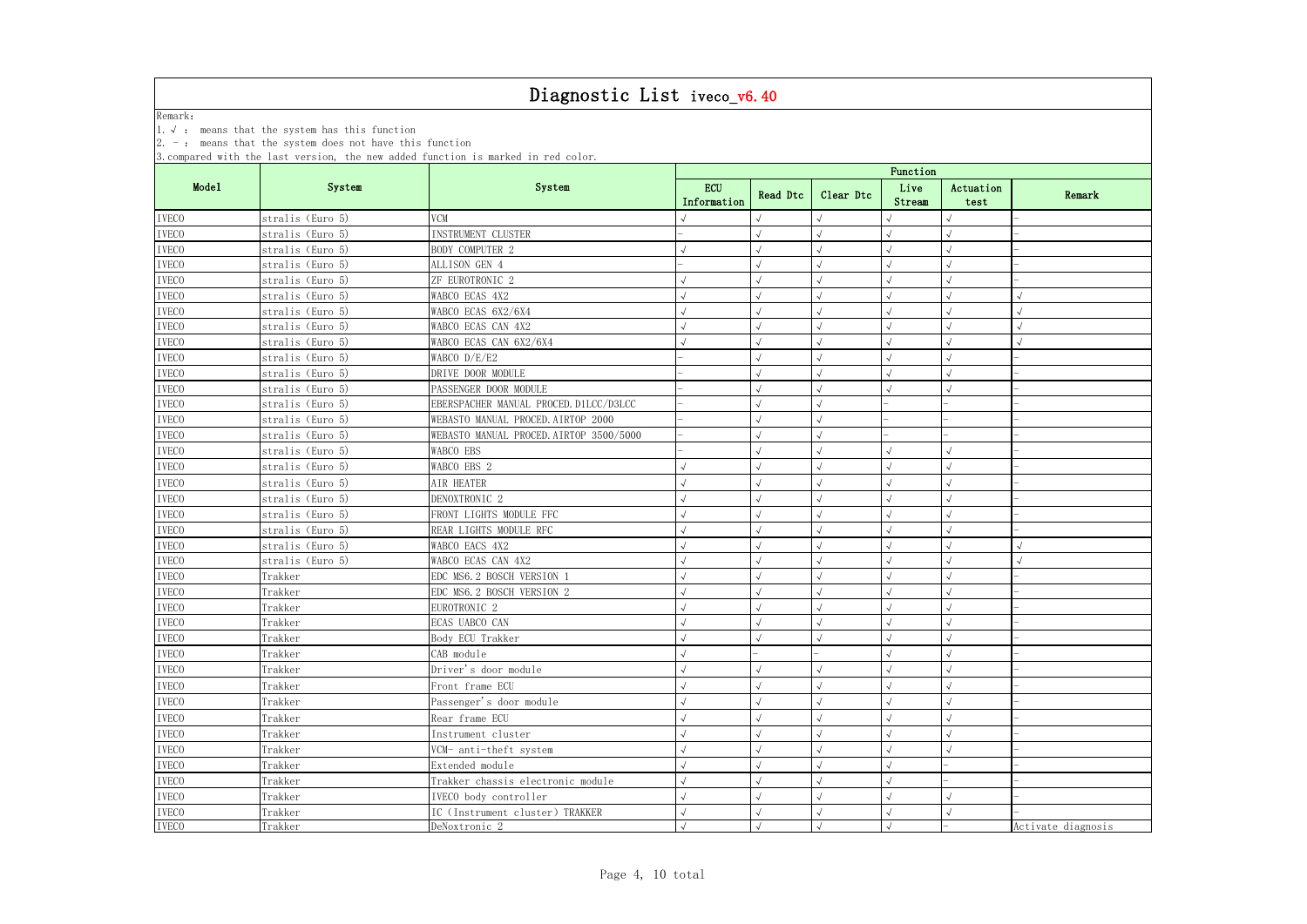Remark:

1.√ : means that the system has this function

2. - : means that the system does not have this function

3.compared with the last version, the new added function is marked in red color.

|              |                  |                                         | Function                  |            |            |                |                   |                       |  |  |
|--------------|------------------|-----------------------------------------|---------------------------|------------|------------|----------------|-------------------|-----------------------|--|--|
| Mode1        | System           | System                                  | <b>ECU</b><br>Information | Read Dtc   | Clear Dtc  | Live<br>Stream | Actuation<br>test | Remark                |  |  |
| <b>IVECO</b> | Trakker          | Denoxtronic (beta version)              |                           |            |            |                |                   |                       |  |  |
| <b>IVECO</b> | Trakker          | Denoxtronic 2 (beta version)            |                           |            |            |                |                   |                       |  |  |
| <b>IVECO</b> | Trakker          | EDC 7 UC31 (beta version)               |                           |            |            |                |                   |                       |  |  |
| <b>IVECO</b> | Trakker          | Abs Wabco $D/E/E2$ (beta version)       |                           |            |            |                |                   |                       |  |  |
| <b>IVECO</b> | Trakker          | $Ebs/Ebs$ 2 (beta version)              |                           |            |            |                |                   |                       |  |  |
| <b>IVECO</b> | Trakker          | Instrument cluster (beta version)       | $\sqrt{}$                 |            |            |                |                   |                       |  |  |
| <b>IVECO</b> | Trakker          | Air heater (beta version)               |                           |            |            |                |                   |                       |  |  |
| <b>IVECO</b> | Trakker          | Water heater (beta version)             |                           |            |            |                |                   |                       |  |  |
| <b>IVECO</b> | Trakker          | Eurotronic 2 (beta version)             |                           |            |            |                |                   |                       |  |  |
| <b>IVECO</b> | Trakker          | Driver Door Module (beta version)       |                           |            |            |                |                   |                       |  |  |
| <b>IVECO</b> | Trakker          | Passenger Door Module (beta version)    |                           |            |            |                |                   |                       |  |  |
| <b>IVECO</b> | Trakker          | VCM-Immobilizer (beta version)          |                           |            |            |                |                   |                       |  |  |
| <b>IVECO</b> | Trakker          | Ecas Wabco can (beta version)           |                           |            |            |                |                   |                       |  |  |
| <b>IVECO</b> | Trakker (EURO 5) | BOSCH EDC7 UC31                         |                           |            |            |                |                   |                       |  |  |
| <b>IVECO</b> | Trakker (EURO 5) | WEBASTO                                 |                           |            |            |                |                   |                       |  |  |
| <b>IVECO</b> | Trakker (EURO 5) | <b>VCM</b>                              |                           |            |            |                |                   |                       |  |  |
| <b>IVECO</b> | Trakker (EURO 5) | <b>BODY COMPUTER (CAN)</b>              |                           |            |            |                |                   |                       |  |  |
| <b>IVECO</b> | Trakker (EURO 5) | BODY COMPUTER (K)                       |                           |            |            |                |                   |                       |  |  |
| <b>IVECO</b> | Trakker (EURO 5) | ZF EUROTRONIC 2                         |                           |            |            |                |                   |                       |  |  |
| <b>IVECO</b> | Trakker (EURO 5) | WABCO ECAS 4X2                          |                           |            |            |                |                   | 1st level calibration |  |  |
| <b>IVECO</b> | Trakker (EURO 5) | WABCO ECAS 6X2/6X4                      |                           |            |            |                |                   | 1st level calibration |  |  |
| <b>IVECO</b> | Trakker (EURO 5) | WABCO ECAS CAN 4X2                      |                           |            |            |                |                   | 1st level calibration |  |  |
| <b>IVECO</b> | Trakker (EURO 5) | WABCO ECAS CAN 6X2/6X4                  |                           |            |            |                |                   | 1st level calibration |  |  |
| <b>IVECO</b> | Trakker (EURO 5) | WABCO D/E/E2                            |                           |            |            |                |                   |                       |  |  |
| <b>IVECO</b> | Trakker (EURO 5) | DRIVE DOOR MODULE                       |                           |            |            |                |                   |                       |  |  |
| <b>IVECO</b> | Trakker (EURO 5) | PASSENGER DOOR MODULE                   |                           |            |            |                |                   |                       |  |  |
| <b>IVECO</b> | Trakker (EURO 5) | EBERSPACHER MANUAL PROCED. D1LCC/D3LCC  |                           |            |            |                |                   | Error Codes           |  |  |
| <b>IVECO</b> | Trakker (EURO 5) | WEBASTO MANUAL PROCED. AIRTOP 2000      |                           |            |            |                |                   | Error Codes           |  |  |
| $\it IVECO$  | Trakker (EURO 5) | WEBASTO MANUAL PROCED. AIRTOP 3500/5000 |                           | $\sqrt{ }$ | $\sqrt{ }$ |                |                   | Error Codes           |  |  |
| <b>IVECO</b> | Trakker (EURO 5) | WABCO EBS 2                             |                           | $\sqrt{ }$ |            |                |                   |                       |  |  |
| <b>IVECO</b> | Trakker (EURO 5) | AIR HEATER                              |                           |            |            |                |                   |                       |  |  |
| <b>IVECO</b> | Trakker (EURO 5) | DENOXTRONIC 2                           |                           |            |            |                |                   |                       |  |  |
| <b>IVECO</b> | Trakker (EURO 5) | WABCO ECAS 4X2                          |                           |            |            |                |                   |                       |  |  |
| <b>IVECO</b> | Trakker (EURO 5) | WABCO ECAS CAN 4X2                      |                           |            |            |                |                   |                       |  |  |
| <b>IVECO</b> | Trakker (EURO 4) | BOSCH EDC7 UC31                         |                           |            |            |                |                   |                       |  |  |
| <b>IVECO</b> | Trakker (EURO 4) | BOSCH EDC7 UC31(2)                      |                           |            |            |                |                   |                       |  |  |
| <b>IVECO</b> | Trakker (EURO 4) | WEBASTO                                 |                           |            |            |                |                   |                       |  |  |
| <b>IVECO</b> | Trakker (EURO 4) | <b>VCM</b>                              |                           |            |            |                |                   |                       |  |  |
| <b>IVECO</b> | Trakker (EURO 4) | ZF EUROTRONIC 2                         |                           |            |            |                |                   |                       |  |  |
| <b>IVECO</b> | Trakker (EURO 4) | WABCO ECAS CAN 4X2                      | $\sqrt{}$                 | $\sqrt{ }$ |            | $\sqrt{ }$     |                   | 1st level calibration |  |  |
|              |                  |                                         |                           |            |            |                |                   |                       |  |  |

| tuation<br>test | Remark                |
|-----------------|-----------------------|
|                 |                       |
|                 |                       |
|                 |                       |
|                 |                       |
|                 |                       |
|                 |                       |
|                 |                       |
|                 |                       |
|                 |                       |
|                 |                       |
|                 |                       |
|                 |                       |
|                 |                       |
|                 |                       |
|                 |                       |
|                 |                       |
|                 |                       |
|                 |                       |
|                 | 1st level calibration |
|                 | 1st level calibration |
|                 | 1st level calibration |
|                 | 1st level calibration |
|                 |                       |
|                 |                       |
|                 |                       |
|                 | Error Codes           |
|                 | Error Codes           |
|                 | Codes<br>Error        |
|                 |                       |
|                 | $\overline{a}$        |
|                 |                       |
|                 |                       |
|                 |                       |
|                 |                       |
|                 |                       |
|                 | $\overline{a}$        |
|                 |                       |
|                 |                       |
|                 | 1st level calibration |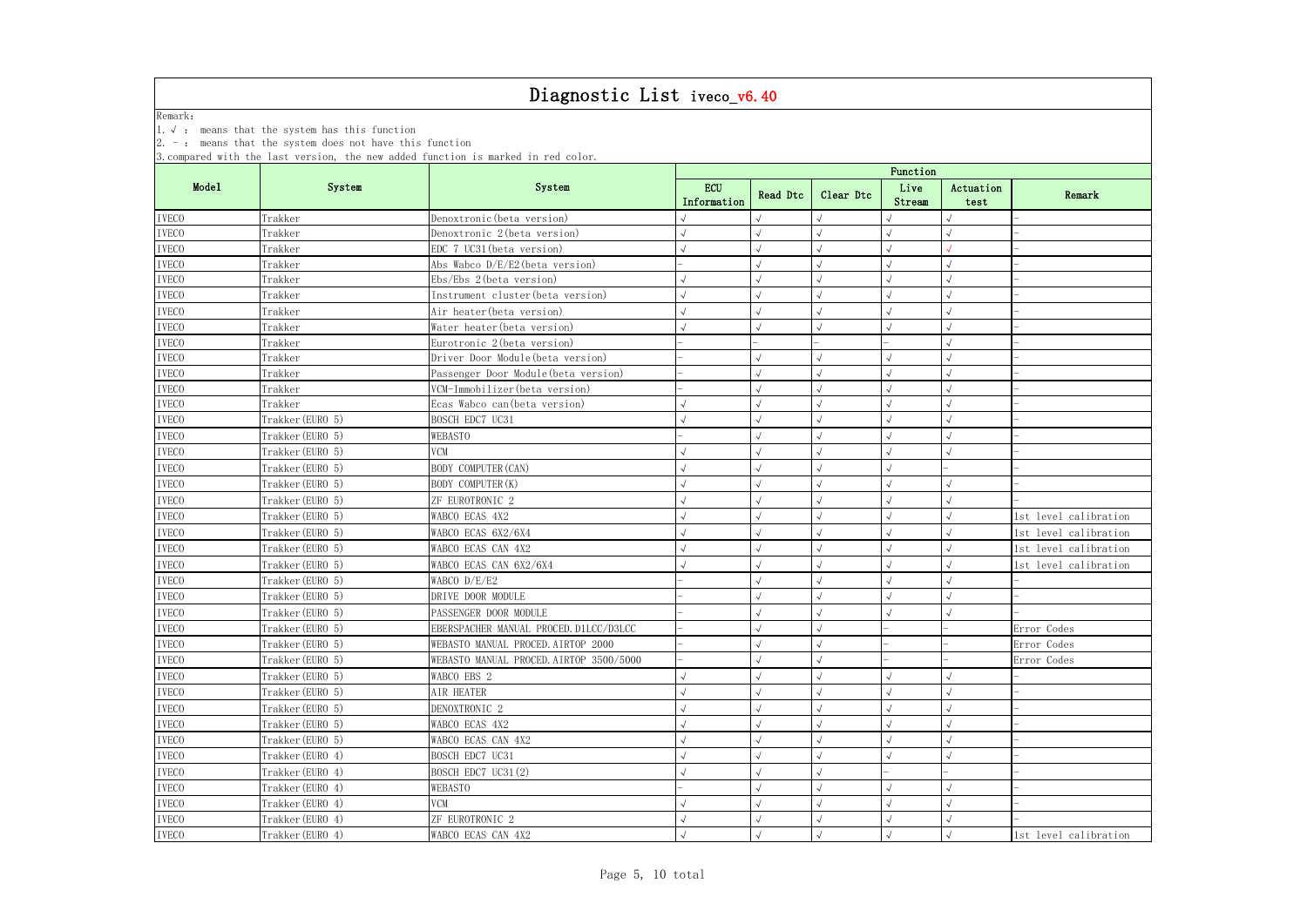|              | $2. -$ : means that the system does not have this function | 3. compared with the last version, the new added function is marked in red color. |                           |            |            |                |                   |                       |  |  |
|--------------|------------------------------------------------------------|-----------------------------------------------------------------------------------|---------------------------|------------|------------|----------------|-------------------|-----------------------|--|--|
|              |                                                            |                                                                                   | Function                  |            |            |                |                   |                       |  |  |
| Mode1        | System                                                     | System                                                                            | <b>ECU</b><br>Information | Read Dtc   | Clear Dtc  | Live<br>Stream | Actuation<br>test | Remark                |  |  |
| <b>IVECO</b> | Trakker (EURO 4)                                           | WABCO ECAS CAN 6X2/6X4                                                            |                           |            |            |                |                   | 1st level calibration |  |  |
| <b>IVECO</b> | Trakker (EURO 4)                                           | WABCO D/E/E2                                                                      |                           |            | $\sqrt{2}$ |                |                   |                       |  |  |
| <b>IVECO</b> | Trakker (EURO 4)                                           | DRIVE DOOR MODULE                                                                 |                           |            |            |                |                   |                       |  |  |
| <b>IVECO</b> | Trakker (EURO 4)                                           | PASSENGER DOOR MODULE                                                             |                           |            |            |                |                   |                       |  |  |
| <b>IVECO</b> | Trakker (EURO 4)                                           | WEBASTO MANUAL PROCED. AIRTOP 2000                                                |                           |            |            |                |                   | Error Codes           |  |  |
| <b>IVECO</b> | Trakker (EURO 4)                                           | WEBASTO MANUAL PROCED. AIRTOP 3500/5000                                           |                           |            | $\sqrt{2}$ |                |                   | Error Codes           |  |  |
| <b>IVECO</b> | Trakker (EURO 4)                                           | WABCO EBS 2                                                                       |                           |            |            |                |                   |                       |  |  |
| <b>IVECO</b> | Trakker (EURO 4)                                           | AIR HEATER                                                                        |                           |            |            |                |                   |                       |  |  |
| <b>IVECO</b> | Trakker (EURO 4)                                           | DENOXTRONIC <sub>2</sub>                                                          |                           |            |            |                |                   |                       |  |  |
| <b>IVECO</b> | Trakker (EURO 4)                                           | WABCO ECAS CAN 4X2                                                                |                           |            |            |                | $\sqrt{2}$        |                       |  |  |
| <b>IVECO</b> | Tector (Euro 5)                                            | BOSCH EDC7 UC31                                                                   |                           |            |            |                |                   |                       |  |  |
| <b>IVECO</b> | Tector (Euro 5)                                            | <b>VCM</b>                                                                        |                           |            |            |                |                   |                       |  |  |
| <b>IVECO</b> | Tector (Euro 5)                                            | INSTRUMENT CLUSTER                                                                |                           |            |            |                |                   |                       |  |  |
| <b>IVECO</b> | Tector (Euro 5)                                            | IVECO BODY CONTROLLER                                                             |                           |            |            |                |                   |                       |  |  |
| <b>IVECO</b> | Tector (Euro 5)                                            | ALLISON GEN 4                                                                     |                           |            |            |                |                   |                       |  |  |
| <b>IVECO</b> | Tector (Euro 5)                                            | WABCO ECAS                                                                        |                           |            |            |                |                   | 1st level calibration |  |  |
| <b>IVECO</b> | Tector (Euro 5)                                            | BOSCH-KNORR ABS6                                                                  |                           |            |            |                |                   |                       |  |  |
| <b>IVECO</b> | Tector (Euro 5)                                            | DRIVE DOOR MODULE                                                                 |                           |            |            |                |                   |                       |  |  |
| <b>IVECO</b> | Tector (Euro 5)                                            | PASSENGER DOOR MODULE                                                             |                           |            |            |                |                   |                       |  |  |
| <b>IVECO</b> | Tector (Euro 5)                                            | EBERSPACHER MANUAL PROCED. D1LCC/D3LCC                                            |                           |            |            |                |                   | Error Codes           |  |  |
| <b>IVECO</b> | Tector (Euro 5)                                            | WEBASTO MANUAL PROCED. AIRTOP 2000                                                |                           |            |            |                |                   | Error Codes           |  |  |
| <b>IVECO</b> | Tector (Euro 5)                                            | WEBASTO MANUAL PROCED. AIRTOP 3500/5000                                           |                           |            |            |                |                   | Error Codes           |  |  |
| <b>IVECO</b> | Tector (Euro 5)                                            | AIR HEATER                                                                        |                           |            |            |                |                   |                       |  |  |
| <b>IVECO</b> | Tector (Euro 5)                                            | AD-BLUE MANAGEMENT CONTROL                                                        |                           |            |            |                | $\sqrt{ }$        |                       |  |  |
| <b>IVECO</b> | Tector (Euro 5)                                            | WABCO ECAS                                                                        |                           |            |            |                |                   |                       |  |  |
| <b>IVECO</b> | Tector (Euro 4)                                            | BOSCH EDC7 UC31                                                                   |                           |            |            |                | $\sqrt{ }$        |                       |  |  |
| <b>IVECO</b> | Tector (Euro 4)                                            | <b>VCM</b>                                                                        |                           | $\sqrt{ }$ | $\sqrt{}$  |                | $\sqrt{ }$        |                       |  |  |
| <b>IVECO</b> | Tector (Euro 4)                                            | INSTRUMENT CLUSTER                                                                |                           |            |            |                |                   |                       |  |  |
| <b>IVECO</b> | Tector (Euro 4)                                            | IVECO BODY CONTROLLER                                                             |                           |            |            | $\sqrt{ }$     |                   |                       |  |  |
| <b>IVECO</b> | Tector (Euro 4)                                            | ALLISON GEN 4                                                                     |                           |            |            |                |                   |                       |  |  |
| $\it IVECO$  | Tector (Euro 4)                                            | WABCO ECAS                                                                        |                           |            |            |                |                   | 1st level calibration |  |  |
| <b>IVECO</b> | Tector (Euro 4)                                            | BOSCH-KNORR ABS6                                                                  |                           |            |            |                |                   |                       |  |  |
| <b>IVECO</b> | Tector (Euro 4)                                            | DRIVE DOOR MODULE                                                                 |                           |            |            |                |                   |                       |  |  |
| <b>IVECO</b> | Tector (Euro 4)                                            | PASSENGER DOOR MODULE                                                             |                           |            |            |                |                   |                       |  |  |
| <b>IVECO</b> | Tector (Euro 4)                                            | EBERSPACHER MANUAL PROCED. D1LCC/D3LCC                                            |                           |            |            |                |                   | Error Codes           |  |  |
| <b>IVECO</b> | Tector (Euro 4)                                            | WEBASTO MANUAL PROCED. AIRTOP 2000                                                |                           |            |            |                |                   | Error Codes           |  |  |
| <b>IVECO</b> | Tector (Euro 4)                                            | WEBASTO MANUAL PROCED. AIRTOP 3500/5000                                           |                           |            |            |                |                   | Error Codes           |  |  |
| <b>IVECO</b> | Tector (Euro 4)                                            | AIR HEATER                                                                        |                           |            |            |                |                   |                       |  |  |
| <b>IVECO</b> | Tector (Euro 4)                                            | DENOXTRONIC <sub>2</sub>                                                          |                           |            |            |                |                   |                       |  |  |
| <b>IVECO</b> | Tector (Euro 4)                                            | WABCO ECAS                                                                        |                           | $\sqrt{ }$ | $\sqrt{}$  |                | $\sqrt{ }$        |                       |  |  |
|              |                                                            |                                                                                   |                           |            |            |                |                   |                       |  |  |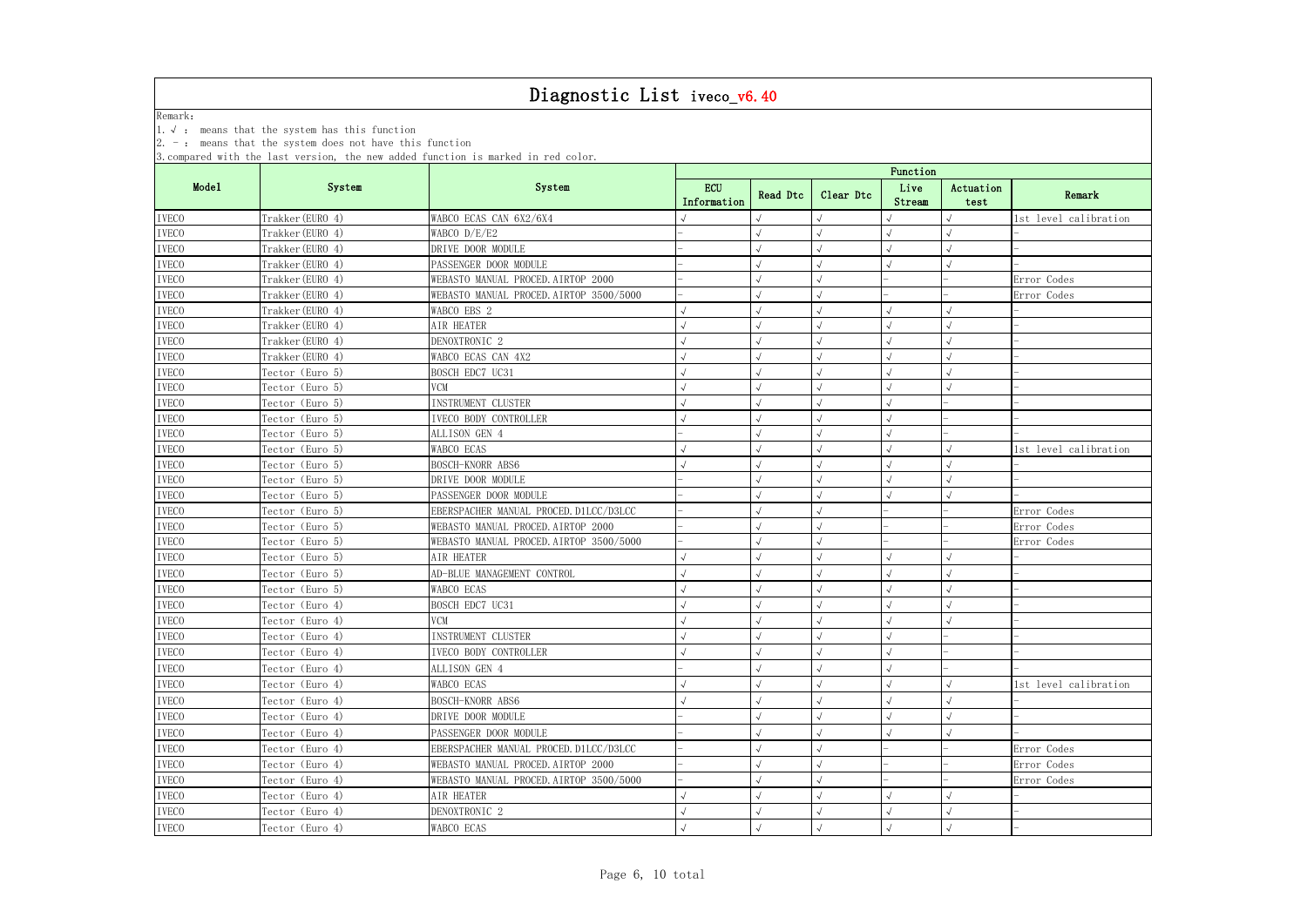#### Diagnostic List ives v6.40

|                              |                                                            | Diagnostic List iveco_vb. 40                                                      |                           |            |            |                |                   |                       |  |  |
|------------------------------|------------------------------------------------------------|-----------------------------------------------------------------------------------|---------------------------|------------|------------|----------------|-------------------|-----------------------|--|--|
| Remark:                      |                                                            |                                                                                   |                           |            |            |                |                   |                       |  |  |
|                              | 1. $\sqrt{ }$ : means that the system has this function    |                                                                                   |                           |            |            |                |                   |                       |  |  |
|                              | $2. -$ : means that the system does not have this function |                                                                                   |                           |            |            |                |                   |                       |  |  |
|                              |                                                            | 3. compared with the last version, the new added function is marked in red color. |                           |            |            |                |                   |                       |  |  |
|                              |                                                            |                                                                                   | Function                  |            |            |                |                   |                       |  |  |
| Mode1                        | System                                                     | System                                                                            | <b>ECU</b><br>Information | Read Dtc   | Clear Dtc  | Live<br>Stream | Actuation<br>test | Remark                |  |  |
|                              |                                                            |                                                                                   |                           |            |            |                |                   |                       |  |  |
| <b>IVECO</b>                 | Tector (Euro 3)                                            | BOSCH EDC 7                                                                       |                           |            |            |                |                   |                       |  |  |
| <b>IVECO</b>                 | Tector (Euro 3)                                            | IC                                                                                |                           |            | $\sqrt{2}$ |                |                   |                       |  |  |
| <b>IVECO</b>                 | Tector (Euro 3)                                            | ECAS MANUAL PROCED. 4X2                                                           |                           |            |            |                |                   | Error Codes           |  |  |
| <b>IVECO</b>                 | Tector (Euro 3)                                            | WABCO ECAS                                                                        |                           |            |            |                |                   | 1st level calibration |  |  |
| <b>IVECO</b>                 | Tector (Euro 3)                                            | <b>WABCO ECAS</b>                                                                 |                           |            |            |                |                   |                       |  |  |
| <b>IVECO</b>                 | Tector (Euro 3)                                            | EBERSPACHER MANUAL PROCED. D1LCC/D3LCC                                            |                           |            |            |                |                   | Error Codes           |  |  |
| <b>IVECO</b>                 | Tector (Euro 3)                                            | WEBASTO MANUAL PROCED. AIRTOP 2000                                                |                           |            | $\sqrt{2}$ |                |                   | Error Codes           |  |  |
| <b>IVECO</b>                 | Tector (Euro 3)                                            | WEBASTO MANUAL PROCED. AIRTOP 3500/5000                                           |                           |            |            |                |                   | Error Codes           |  |  |
| <b>IVECO</b>                 | Tector (Euro 3)                                            | WABCO ECAS                                                                        |                           |            |            |                |                   |                       |  |  |
| <b>IVECO</b>                 | <b>VTLM</b>                                                | BOSCH EDC 16                                                                      |                           |            |            |                |                   |                       |  |  |
| <b>IVECO</b>                 | EuroTech                                                   | EDC MS6. 2 BOSCH                                                                  |                           |            |            |                |                   |                       |  |  |
| <b>IVECO</b>                 | EuroTech                                                   | EBS WABCO                                                                         |                           |            |            |                |                   |                       |  |  |
| <b>IVECO</b>                 | EuroTech                                                   | EUROTRONIC <sub>2</sub>                                                           |                           |            |            |                |                   |                       |  |  |
| <b>IVECO</b>                 | EuroStar                                                   | EDC MS6.2 BOSCH                                                                   |                           |            |            |                |                   |                       |  |  |
| <b>IVECO</b>                 | EuroStar                                                   | EBS WABCO                                                                         |                           |            |            |                |                   |                       |  |  |
| <b>IVECO</b>                 | EuroStar                                                   | EUROTRONIC <sub>2</sub>                                                           |                           |            |            |                |                   |                       |  |  |
| <b>IVECO</b>                 | EuroTrakker                                                | EDC MS6. 2 BOSCH                                                                  |                           |            |            |                |                   |                       |  |  |
| <b>IVECO</b>                 | EuroTrakker                                                | EBS WABCO                                                                         |                           |            |            |                |                   |                       |  |  |
| <b>IVECO</b>                 | EuroTrakker                                                | EUROTRONIC <sub>2</sub>                                                           |                           |            |            |                | $\sqrt{ }$        |                       |  |  |
| <b>IVECO</b>                 | EuroTrakker                                                | Abs Wabco D/E/E2(beta version)                                                    |                           |            |            |                |                   |                       |  |  |
| <b>IVECO</b>                 | EuroTrakker                                                | $Ebs/Ebs$ 2 (beta version)                                                        |                           |            |            |                |                   |                       |  |  |
| <b>IVECO</b>                 | EuroTrakker                                                | Eurotronic 2 (beta version)                                                       |                           |            |            |                |                   |                       |  |  |
| <b>IVECO</b>                 | EuroTrakker                                                | Driver Door Module (beta version)                                                 |                           |            |            |                |                   |                       |  |  |
| <b>IVECO</b>                 | EuroTrakker                                                | Passenger Door Module (beta version)                                              |                           |            |            |                |                   |                       |  |  |
| <b>IVECO</b>                 | EuroFire                                                   | EDC 7 BOSCH                                                                       |                           |            |            |                |                   | Activate diagnosis    |  |  |
| <b>IVECO</b>                 | EuroFire                                                   | ABS 2X Knorr-BOSCH                                                                |                           |            |            |                |                   |                       |  |  |
| <b>IVECO</b>                 | EuroFire                                                   | ECAS EUROCARGO RESTYLING                                                          |                           |            |            |                |                   |                       |  |  |
| <b>IVECO</b>                 | EuroFire                                                   | IBC EUROCARGO NEW                                                                 |                           |            |            |                | $\sqrt{ }$        |                       |  |  |
| <b>IVECO</b>                 | EuroFire                                                   | IVECO body controller                                                             |                           |            |            |                |                   |                       |  |  |
| <b>IVECO</b>                 | EuroFire                                                   | IC EUROCARGO NEW                                                                  |                           |            |            |                |                   |                       |  |  |
| <b>IVECO</b><br><b>IVECO</b> | EuroFire<br>EuroFire                                       | DeNoxtronic 2                                                                     |                           |            |            |                |                   | Activate diagnosis    |  |  |
|                              |                                                            | VCM- anti-theft system                                                            |                           |            |            |                |                   |                       |  |  |
| <b>IVECO</b>                 | EuroFire                                                   | Extended module                                                                   |                           |            |            |                |                   |                       |  |  |
| <b>IVECO</b>                 | EuroFire                                                   | Instrument cluster                                                                |                           |            |            |                | $\sqrt{ }$        |                       |  |  |
| <b>IVECO</b>                 | EuroFire (Euro 5)                                          | BOSCH EDC 7UC 31                                                                  |                           |            |            |                | $\sqrt{ }$        |                       |  |  |
| <b>IVECO</b>                 | EuroFire (Euro 5)                                          | <b>VCM</b>                                                                        |                           |            |            |                | $\sqrt{ }$        |                       |  |  |
| <b>IVECO</b>                 | EuroFire (Euro 5)                                          | INSTRUMENT CLUSTER                                                                |                           |            |            |                |                   |                       |  |  |
| <b>IVECO</b>                 | EuroFire (Euro 5)                                          | IVECO BODY CONTROLLER                                                             |                           |            |            |                |                   |                       |  |  |
| <b>IVECO</b>                 | EuroFire (Euro 5)                                          | WABCO ECAS                                                                        |                           | $\sqrt{ }$ |            |                | $\sqrt{ }$        | $\sqrt{ }$            |  |  |
| <b>IVECO</b>                 | EuroFire (Euro 5)                                          | BOSCH-KNORR ABS 6                                                                 |                           | $\sqrt{}$  | $\sqrt{}$  |                | $\sqrt{}$         |                       |  |  |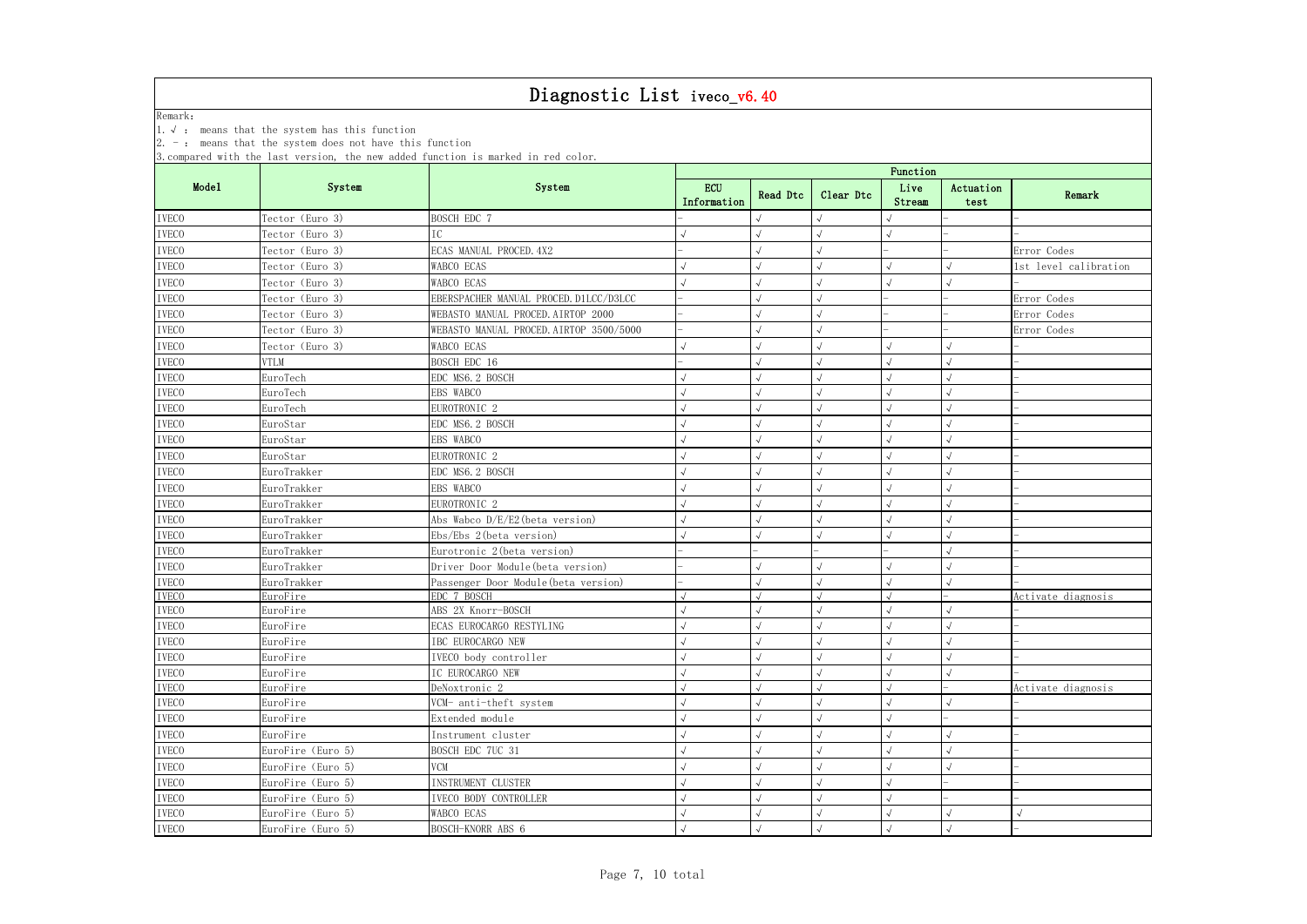|                  | 1. $\sqrt{ }$ : means that the system has this function     |                                                                                   |                           |          |           |                |                   |                    |
|------------------|-------------------------------------------------------------|-----------------------------------------------------------------------------------|---------------------------|----------|-----------|----------------|-------------------|--------------------|
|                  | $ 2. -$ : means that the system does not have this function |                                                                                   |                           |          |           |                |                   |                    |
|                  |                                                             | 3. compared with the last version, the new added function is marked in red color. |                           |          |           | Function       |                   |                    |
| Mode1            | System                                                      | System                                                                            | <b>ECU</b><br>Information | Read Dtc | Clear Dtc | Live<br>Stream | Actuation<br>test | Remark             |
| <b>IVECO</b>     | EuroFire (Euro 5)                                           | EBERSPACHER MANUAL PROCED. D1LCC/D3LCC                                            |                           |          |           |                |                   |                    |
| <b>IVECO</b>     | EuroFire (Euro 5)                                           | WEBASTO MANUAL PROCED. AIRTOP 2000                                                |                           |          |           |                |                   |                    |
| <b>IVECO</b>     | EuroFire (Euro 5)                                           | WEBASTO MANUAL PROCED. AIRTOP 3500/5000                                           |                           |          |           |                |                   |                    |
| <b>IVECO</b>     | EuroFire (Euro 5)                                           | DENOXTRONIC 2                                                                     |                           |          |           |                |                   |                    |
| <b>IVECO</b>     | EuroFire (Euro 5)                                           | WABCO ECAS                                                                        |                           |          |           |                |                   |                    |
| <b>IVECO</b>     | EuroFire (Euro 4)                                           | BOSCH EDC 7UC 31                                                                  |                           |          |           |                |                   |                    |
| <b>IVECO</b>     | EuroFire (Euro 4)                                           | <b>VCM</b>                                                                        |                           |          |           |                |                   |                    |
| <b>IVECO</b>     | EuroFire (Euro 4)                                           | INSTRUMENT CLUSTER                                                                |                           |          |           |                |                   |                    |
| <b>IVECO</b>     | EuroFire (Euro 4)                                           | IVECO BODY CONTROLLER                                                             |                           |          |           |                |                   |                    |
| <b>IVECO</b>     | EuroFire (Euro 4)                                           | WABCO ECAS                                                                        |                           |          |           |                |                   |                    |
| <b>IVECO</b>     | EuroFire (Euro 4)                                           | BOSCH-KNORR ABS 6                                                                 |                           |          |           |                |                   |                    |
| <b>IVECO</b>     | EuroFire (Euro 4)                                           | EBERSPACHER MANUAL PROCED. D1LCC/D3LCC                                            |                           |          |           |                |                   |                    |
| <b>IVECO</b>     | EuroFire (Euro 4)                                           | WEBASTO MANUAL PROCED. AIRTOP 2000                                                |                           |          |           |                |                   |                    |
| <b>IVECO</b>     | EuroFire (Euro 4)                                           | WEBASTO MANUAL PROCED. AIRTOP 3500/5000                                           |                           |          |           |                |                   |                    |
| <b>IVECO</b>     | EuroFire (Euro 4)                                           | DENOXTRONIC <sub>2</sub>                                                          |                           |          |           |                |                   |                    |
| <b>IVECO</b>     | EuroFire (Euro 4)                                           | WABCO ECAS                                                                        |                           |          |           |                |                   |                    |
| <b>IVECO</b>     | EuroFire (Euro 3)                                           | BOSCH EDC 7                                                                       |                           |          |           |                |                   |                    |
| <b>IVECO</b>     | EuroFire (Euro 3)                                           |                                                                                   |                           |          |           |                |                   |                    |
| <b>IVECO</b>     | EuroFire (Euro 3)                                           | ECAS MANUAL PROCED. 4X2                                                           |                           |          |           |                |                   |                    |
| <b>IVECO</b>     | EuroFire (Euro 3)                                           | WABCO ECAS                                                                        |                           |          |           |                |                   |                    |
| <b>IVECO</b>     | EuroFire (Euro 3)                                           | BOSCH MANUAL PROCED. P 4                                                          |                           |          |           |                |                   |                    |
| <b>IVECO</b>     | EuroFire (Euro 3)                                           | BOSCH MANUAL PROCED. P 8                                                          |                           |          |           |                |                   |                    |
| <b>IVECO</b>     | EuroFire (Euro 3)                                           | BOSCH-KNORR 2X                                                                    |                           |          |           |                |                   |                    |
| <b>IVECO</b>     | EuroFire (Euro 3)                                           | EBERSPACHER MANUAL PROCED. D1LCC/D3LCC                                            |                           |          |           |                |                   |                    |
| <b>IVECO</b>     | EuroFire (Euro 3)                                           | WEBASTO MANUAL PROCED. AIRTOP 2000                                                |                           |          |           |                |                   |                    |
| <b>IVECO</b>     | EuroFire (Euro 3)                                           | WEBASTO MANUAL PROCED. AIRTOP 3500/5000                                           |                           |          |           |                |                   |                    |
| <b>IVECO</b>     | EuroFire (Euro 3)                                           | WABCO ECAS                                                                        |                           |          |           |                |                   |                    |
| <b>IVECO</b>     | EuroMover                                                   | EDC MS6.2 BOSCH                                                                   |                           |          |           |                |                   |                    |
| <b>IVECO</b>     | Seddon Atkin                                                | EDC 7 BOSCH                                                                       |                           |          |           |                |                   | Activate diagnosis |
| <b>IVECO</b>     | Seddon Atkin                                                | IBC EUROCARGO NEW                                                                 |                           |          |           |                |                   |                    |
| <b>IVECO</b>     | Seddon Atkin                                                | EDC MS6.2 BOSCH                                                                   |                           |          |           |                |                   |                    |
| <b>IVECO</b>     | Seddon Atkin                                                | EUROTRONIC 2                                                                      |                           |          |           |                |                   |                    |
| <b>IVECO</b>     | PowerDaily                                                  | EDC 16 BOSCH                                                                      |                           |          |           |                |                   |                    |
| <b>IVECO</b>     | PowerDaily                                                  | EDC MS6.3 BOSCH                                                                   |                           |          |           |                |                   |                    |
| <b>IVECO</b>     | PowerTech                                                   | Instrument cluster                                                                |                           |          |           |                |                   |                    |
| <b>IVECO</b>     | PowerTech                                                   | BOSCH EDC 7 UC 31                                                                 |                           |          |           |                |                   |                    |
| <b>IVECO</b>     | PowerTech                                                   | INSTRUMENT CLUSTER                                                                |                           |          |           |                |                   |                    |
| <b>IVECO</b>     | PowerTech                                                   | WABCO D/E/E2                                                                      |                           |          |           |                |                   |                    |
| Defense vehicles | LMV-VILM                                                    | EDC 16 BOSCH                                                                      |                           |          |           |                |                   |                    |
| Defense vehicles | LMV-VILM                                                    | ABS 2X Knorr-BOSCH                                                                |                           |          |           |                |                   |                    |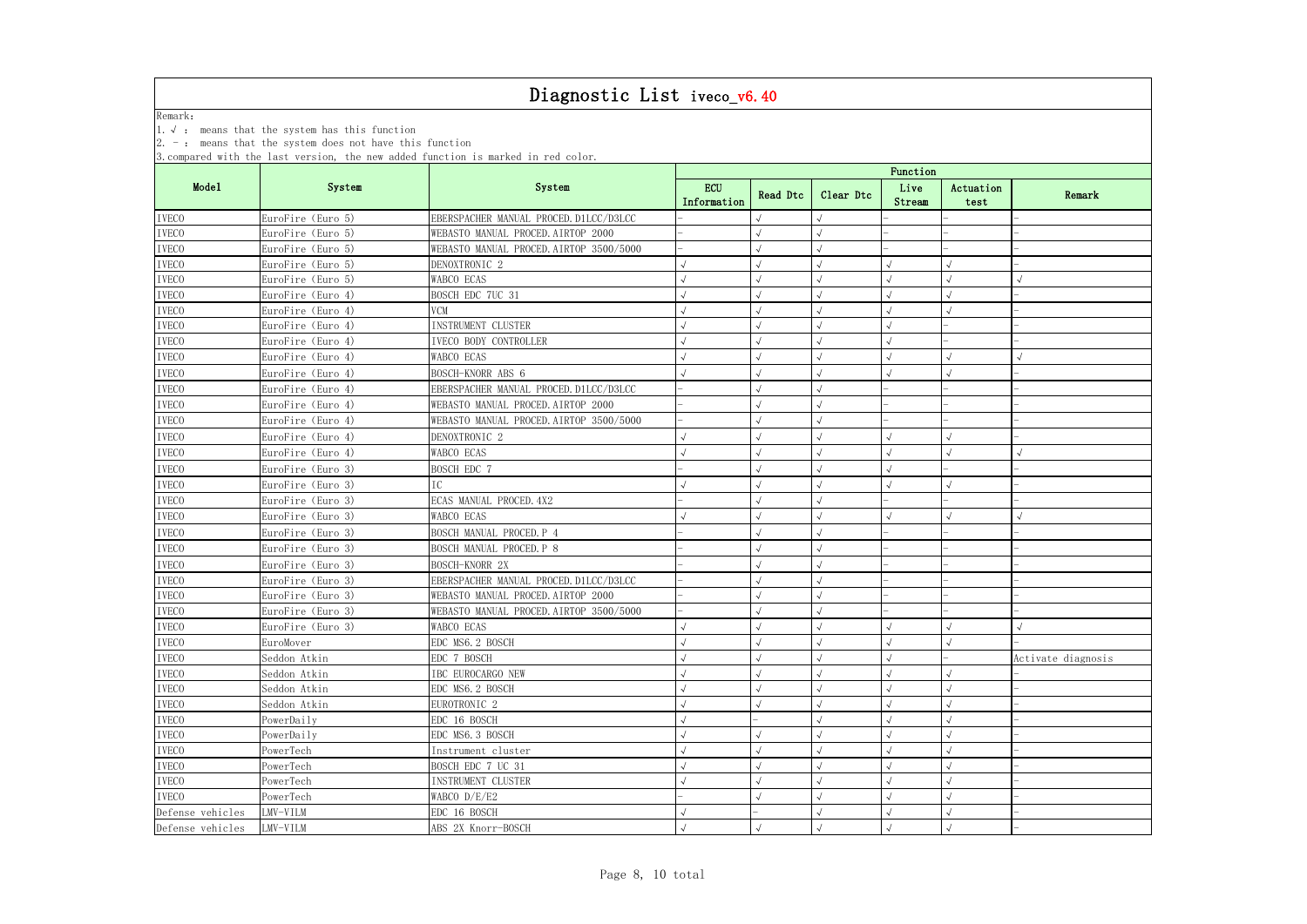Remark:

1.√ : means that the system has this function

|                  |                               | System                            |                    | Function   |           |                |                   |                    |  |  |
|------------------|-------------------------------|-----------------------------------|--------------------|------------|-----------|----------------|-------------------|--------------------|--|--|
| Mode1            | System                        |                                   | ECU<br>Information | Read Dtc   | Clear Dtc | Live<br>Stream | Actuation<br>test | Remark             |  |  |
| Defense vehicles | <b>MMV</b>                    | EDC 7 BOSCH                       |                    |            |           |                |                   | Activate diagnosis |  |  |
| Defense vehicles | <b>MMV</b>                    | ABS 2X Knorr-BOSCH                |                    |            |           |                |                   |                    |  |  |
| Defense vehicles | <b>VM90</b>                   | EDC MS6.3 BOSCH                   |                    |            |           |                |                   |                    |  |  |
| Defense vehicles | RG12                          | EDC 7 BOSCH                       |                    |            |           |                |                   | Activate diagnosis |  |  |
| Defense vehicles | MG410                         | DeNoxtronic 2                     |                    |            |           |                |                   | Activate diagnosis |  |  |
| Defense vehicles | MG410                         | VCM- anti-theft system            |                    |            |           |                |                   |                    |  |  |
| Defense vehicles | MG410                         | EDC 7 UC31                        |                    |            |           |                |                   |                    |  |  |
| Defense vehicles | MG410                         | EUROTRONIC <sub>2</sub>           |                    |            |           |                |                   |                    |  |  |
| Defense vehicles | MG410                         | ECAS UABCO CAN                    |                    |            |           |                |                   |                    |  |  |
| Defense vehicles | MG410                         | Extended module                   |                    |            |           |                |                   |                    |  |  |
| Defense vehicles | MG410                         | IVECO body controller             |                    |            |           |                |                   |                    |  |  |
| Defense vehicles | MG410                         | Trakker chassis electronic module |                    |            |           |                |                   |                    |  |  |
| Defense vehicles | MG410                         | IC (Instrument cluster) TRAKKER   |                    |            |           |                |                   |                    |  |  |
| Defense vehicles | MG410                         | Air heater (STRALIS)              |                    |            |           |                |                   |                    |  |  |
| Defense vehicles | MG410                         | WABCO-IVTM                        |                    |            |           |                |                   |                    |  |  |
| Astra            | Cursor                        | EDC 7 UC31                        |                    |            |           |                |                   |                    |  |  |
| Astra            | Cursor                        | EDC MS6.3 BOSCH                   |                    |            |           |                |                   |                    |  |  |
| Astra            | Cursor                        | EUROTRONIC <sub>2</sub>           |                    |            |           |                |                   |                    |  |  |
| Astra            | Cursor Extra-Europe (one-B0x) | EDC 7 UC31                        |                    |            |           |                |                   |                    |  |  |
| Astra            | Cursor Extra-Europe (one-B0x) | EUROTRONIC <sub>2</sub>           |                    |            |           |                |                   |                    |  |  |
| Astra            | Cursor Euro 4                 | DeNoxtronic 2                     |                    |            |           |                |                   | Activate diagnosis |  |  |
| Astra            | Cursor Euro 4                 | EDC 7 UC31                        |                    |            |           |                |                   |                    |  |  |
| Iveco automobile | Engine ECU                    | DeNoxtronic 2                     |                    |            |           |                |                   | Activate diagnosis |  |  |
| Iveco automobile | Engine ECU                    | EDC 16 BOSCH                      |                    |            |           |                |                   |                    |  |  |
| Iveco automobile | Engine ECU                    | EDC 7 BOSCH                       |                    |            |           |                |                   | Activate diagnosis |  |  |
| Iveco automobile | Engine ECU                    | EDC MS6. 2 BOSCH                  |                    |            |           |                |                   |                    |  |  |
| Iveco automobile | Engine ECU                    | EDC MS6.3 BOSCH                   |                    |            |           |                |                   |                    |  |  |
| Iveco automobile | Multicar EOL                  | DeNoxtronic 2                     |                    | $\sqrt{ }$ | $\sqrt{}$ | $\sqrt{ }$     |                   | Activate diagnosis |  |  |
| Iveco automobile | Multicar EOL                  | EDC 16 BOSCH                      |                    |            |           |                |                   |                    |  |  |
| Iveco automobile | Multicar EOL                  | EDC 7 BOSCH                       |                    |            |           |                |                   | Activate diagnosis |  |  |
| Iveco automobile | Multicar EOL                  | EDC MS6. 2 BOSCH                  |                    |            |           |                |                   |                    |  |  |
| Iveco automobile | Multicar EOL                  | EDC MS6.3 BOSCH                   |                    |            |           |                |                   |                    |  |  |
| Iveco automobile | Mdae by UAZ                   | DeNoxtronic 2                     |                    |            |           |                |                   | Activate diagnosis |  |  |
| Iveco automobile | Mdae by UAZ                   | EDC 16 BOSCH                      |                    |            |           |                |                   |                    |  |  |
| Iveco automobile | Mdae by UAZ                   | EDC 7 BOSCH                       |                    |            |           |                |                   | Activate diagnosis |  |  |
| Iveco automobile | Mdae by UAZ                   | EDC MS6.2 BOSCH                   |                    |            |           |                |                   |                    |  |  |
| Iveco automobile | Mdae by UAZ                   | EDC MS6.3 BOSCH                   |                    |            |           |                |                   |                    |  |  |
| Iveco automobile | UAZ CS                        | DeNoxtronic 2                     |                    |            |           |                |                   | Activate diagnosis |  |  |
| Iveco automobile | UAZ CS                        | EDC 16 BOSCH                      |                    |            |           |                |                   |                    |  |  |
| Iveco automobile | UAZ CS                        | EDC 7 BOSCH                       |                    | $\sqrt{ }$ | $\sqrt{}$ | $\sqrt{}$      |                   | Activate diagnosis |  |  |